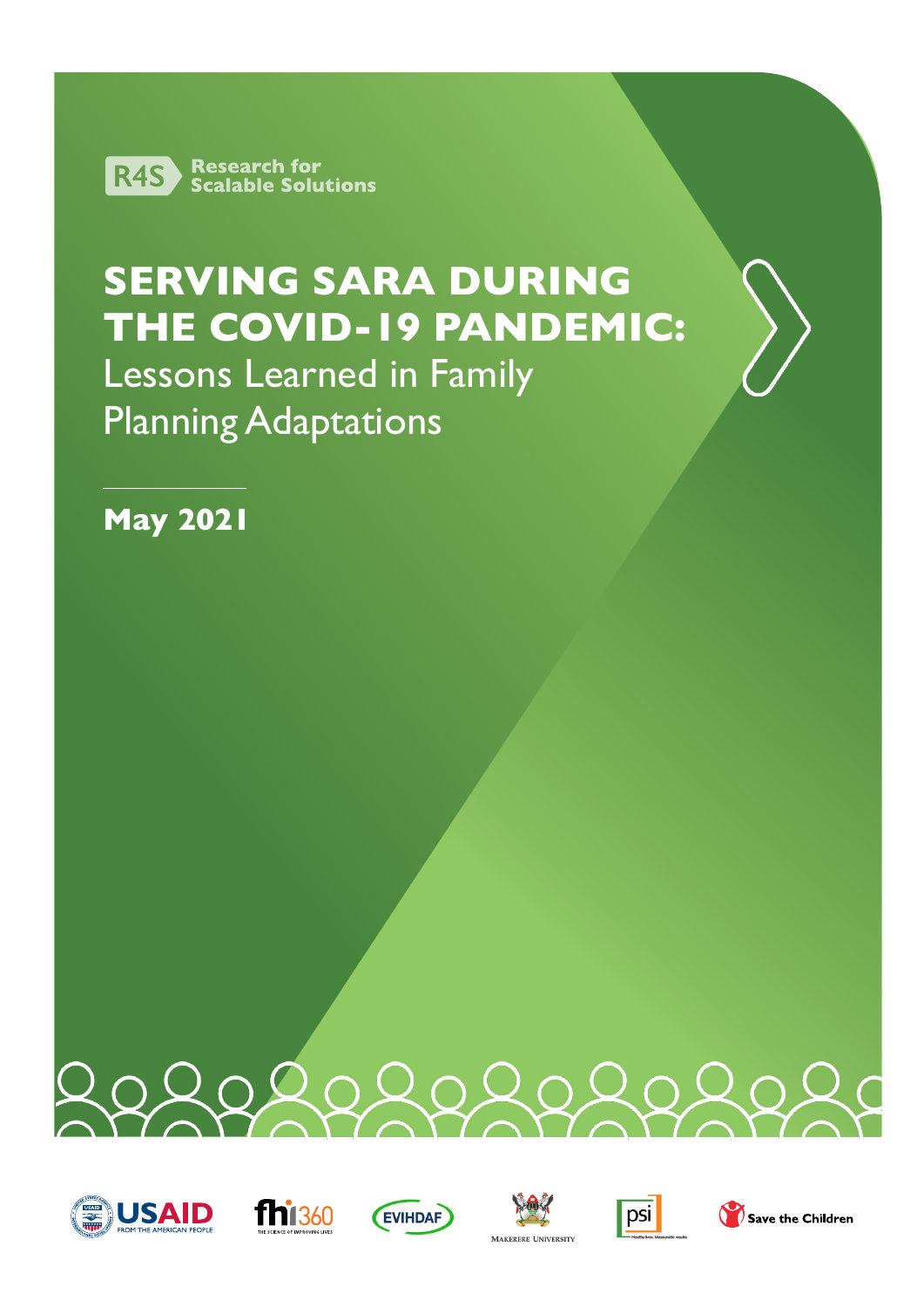

# **EXECUTIVE SUMMARY**

As COVID-19 spread around the world, PSI rapidly adapted implementation approaches to maintain programs and ensure the continuity of services while keeping our clients, communities and staff safe. To document and share lessons learned with the implementation community, from May to November 2020, Research for Scalable Solutions (R4S) had supported the systematic documentation of program adaptations implemented within five of PSI's family planning (FP) programs in Nigeria, Kenya, Uganda and India. This series of briefs highlights the impact of PSI's adaptations across High Impact Practice in FP areas, with some local variations, including: social behavior change, service delivery, and enabling environment, for safely maintaining continuity of FP programs during the pandemic.

This adaptation tracking included different types of FP programs in an effort to capture the diversity of PSI's COVID-19 response. The five projects were selected based on their unique FP target populations, project life stages, and implementation approaches to capture the breadth of PSI's response to the COVID-19 pandemic. To better understand how our COVID-19 response impacted FP programs that aim to reach underserved populations, R4S supported the monitoring of Adolescents 360 (A360) in Nigeria and Delivering Equitable and Sustainable Increases in FP (DESIP) in Kenya. To document how the adaptations affected our FP private sector engagements, we tracked our Social Enterprise work in India and Uganda. Lastly, we monitored the Delivering Innovations in Self-Care (DISC) project in Uganda to capture how newly implemented FP programs have shifted their activities and to document how self-care has evolved as a result of the pandemic.

Across the five programs, we have seen how digital interventions have been critical throughout the pandemic for maintaining (or even increasing) demand for FP, ensuring quality FP services remain available and accessible, and facilitating crucial engagements with both public and private sector actors.



Based on the efficiency and potential increase in client reach, the brief series also highlights adaptations that will be integrated into routine FP programs beyond COVID-19. As the pandemic evolves and continues to impact our FP programs, each FP program team will remain engaged in an ongoing cycle of learning and adapting. These learnings will influence the way we implement our programs after the COVID-19 pandemic, and also how we respond during future crises.

With the goal of maintaining quality and resilient FP programs, we hope these briefs will serve as a starting point for COVID-19 response peer-to-peer learning within and beyond PSI.

# **DR. MILLY KAGGWA**

Senior Clinical Advisor–SRH COVID-19 Response Lead

**DR. EVA LATHROP** Global Medical Director













 $\Omega$  Save the Children

MAKERERE UNIVERSIT